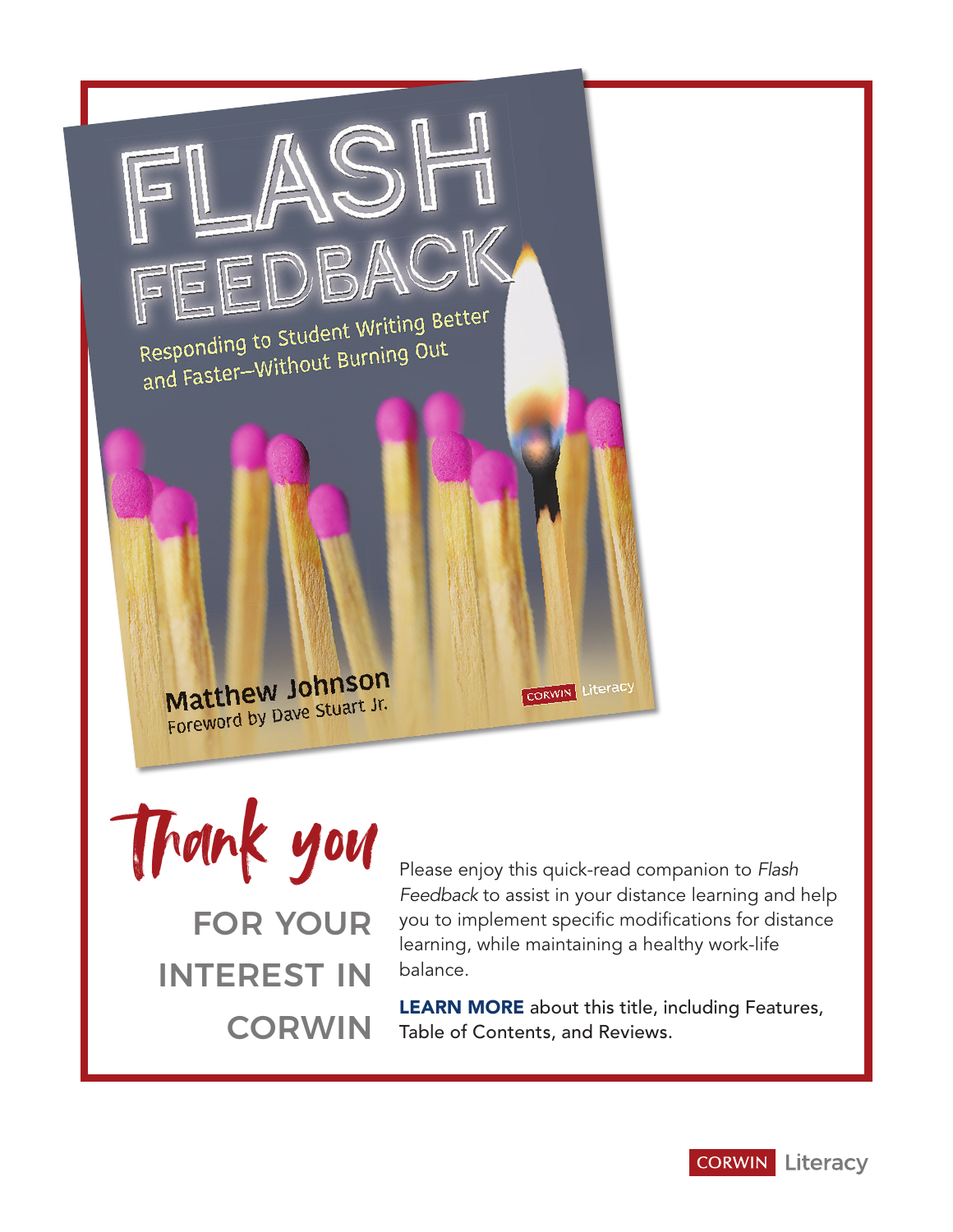#### Distance Learning Suggestions from *Flash Feedback*

Like most teachers in the world, in the spring of 2020 I suddenly found myself teaching online. My classes were a blend of synchronous and asynchronous, but even in the live video classes, I found there to be an odd stillness to the teaching. It was just so quiet, and traditional schools are generally loud and lively places. There is an ambient buzz that comes from 35 teenagers learning and interacting in one room; the hundreds or even thousands of tiny interactions that populate each day in the classroom; and, when one learns to look for it, the countless non-verbal pieces of information available, too the real-time data written on the students' faces and in students' postures.

Without the background noise, the greetings at the door, the quick questions from students, and the body language, I usually felt like I was lecturing to an empty lecture hall, even as I conducted classes and student work continued to come in, and in the year-end reflections, many of my students reported similar experiences when it came to learning from home.

This quietness may on the surface seem like a cosmetic issue, but it actually speaks to one of the challenges of distanced teaching: Those countless tiny interactions aren't just nice little moments; they are critical teaching spaces. They are where we do so much of the work of getting to know the students and how they learn, show them that we care and are paying attention, build relationships with them, establish our credibility as instructors, and cultivate positive beliefs and motivation within them.

Whether we are teaching remotely or in a traditional classroom with new social distance protocols in place, our lines of communication will be different in 2020-21, and it will be harder to have the same level of interpersonal interactions in real time, yet luckily there is one consistent bridge that will remain standing no matter how far the distances between the teacher and students are: The feedback the teacher gives to students' work.

In *[Flash Feedback: Responding to Student Writing Better and Faster --](https://us.corwin.com/en-us/nam/flash-feedback-grades-6-12/book266175) Without Burning [Out](https://us.corwin.com/en-us/nam/flash-feedback-grades-6-12/book266175)*, I argue that when teachers look at feedback as little more than a scoresheet of what is right and what is wrong in student work, a tremendous opportunity is missed because feedback is often the main individualized contact point between teacher and student. The same is even more true when it comes to distance learning, where feedback can also play a major role in replacing those missing points of connection.

To help feedback do this though, we must be more thoughtful than ever about how we approach it. In order for it to bear this extra weight -- and in order for teachers to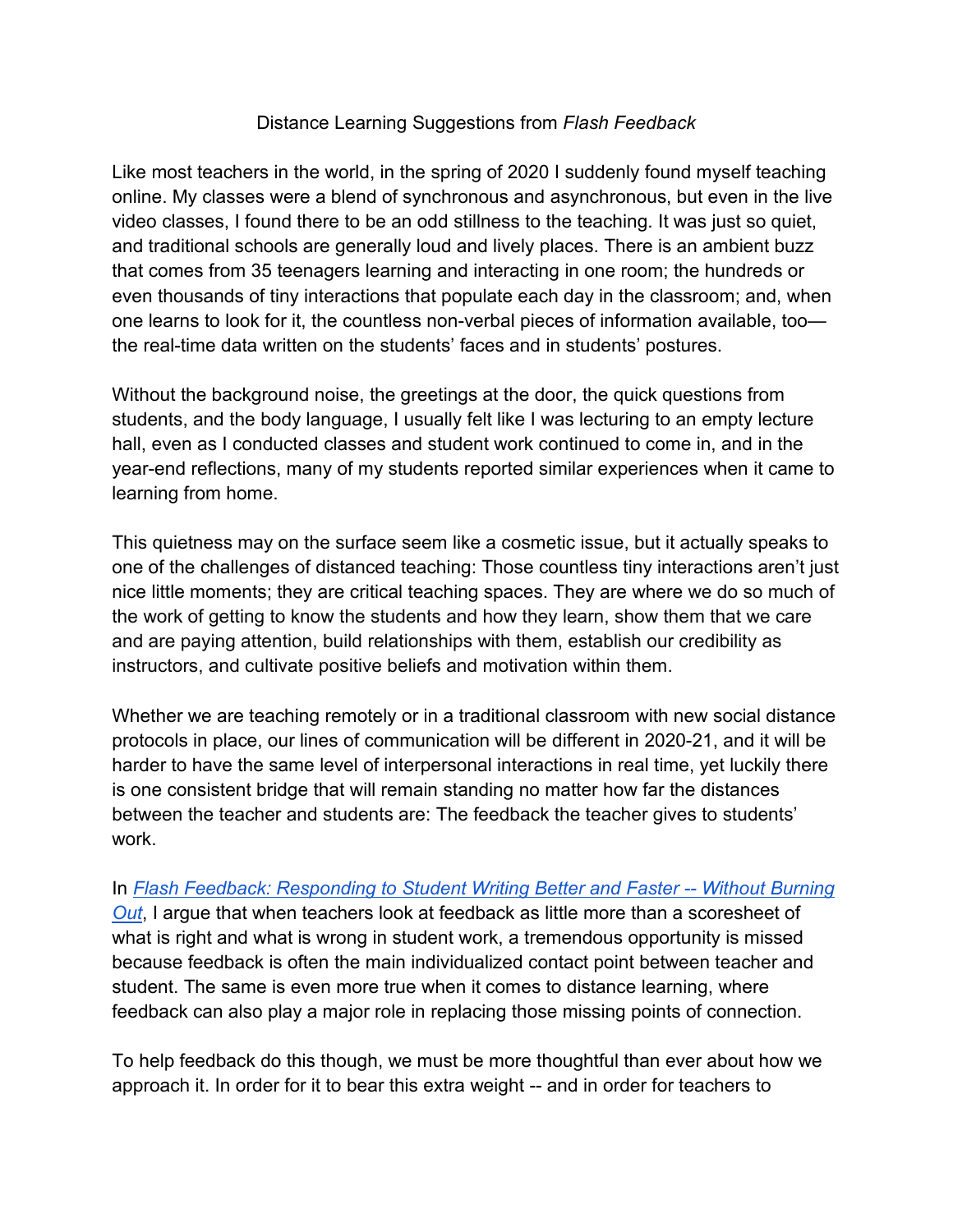manage the extra weight we will likely be bearing as we teach from a distance -- there are some important changes we need to make. None of these changes is tectonic from what is presented in *Flash Feedback*; they are instead simple reframings of the key tenets that will allow teachers to provide distanced feedback to students that is meaningful and mighty, while still focused on not contributing to burn out in an environment where that is more of a risk than ever. Some of the most important include the following:

## **#1: Be a Distanced Teacher, Not an Editor.**

In the first chapter of *Flash Feedback*, I make an argument that we need to limit how much we mark on student papers:

We need to make fewer comments, often significantly fewer. By ignoring the urge to play an editor who marks everything, we reclaim our role as teachers. At this point, we can do what good teachers do—namely, assess the situation, prioritize what the students really need to learn right now, create clear and thoughtful lessons, and then give students the time and space to learn those lessons. (20)

Forty years of scholarship backs up the idea that being a teacher, not an editor when we respond to student work is a best practice for both the teacher and the students. And while considerable differences of opinion exist on what might constitute best practices in distance teaching and learning, at the time of this writing, one of the areas of consensus is that limiting how much content we teach will be key. Every veteran online educator or blended learning expert I've encountered has emphasized the point that we need to teach less when learning goes to any distance, because distance learning is more selfdirected and students' attention span and behavior in the digital world differs rather markedly from how they are in person.

This means, in a digital learning environment, even more so than in a brick-and-mortar classroom, we need to focus on what each student needs in this moment, streamlining our feedback to only the highest priority need in a piece of writing (see the "4 Ds" on pg. 21). Save everything else for that next paper.

### **#2 Use Even More Flash Feedback**

Flash Feedback is my term for giving quick, meaningful, and formative feedback in a minute or two by keeping many of our assignments (and our response to them) focused on one or two learning objectives. Examples include targeted response (pg. 12), single-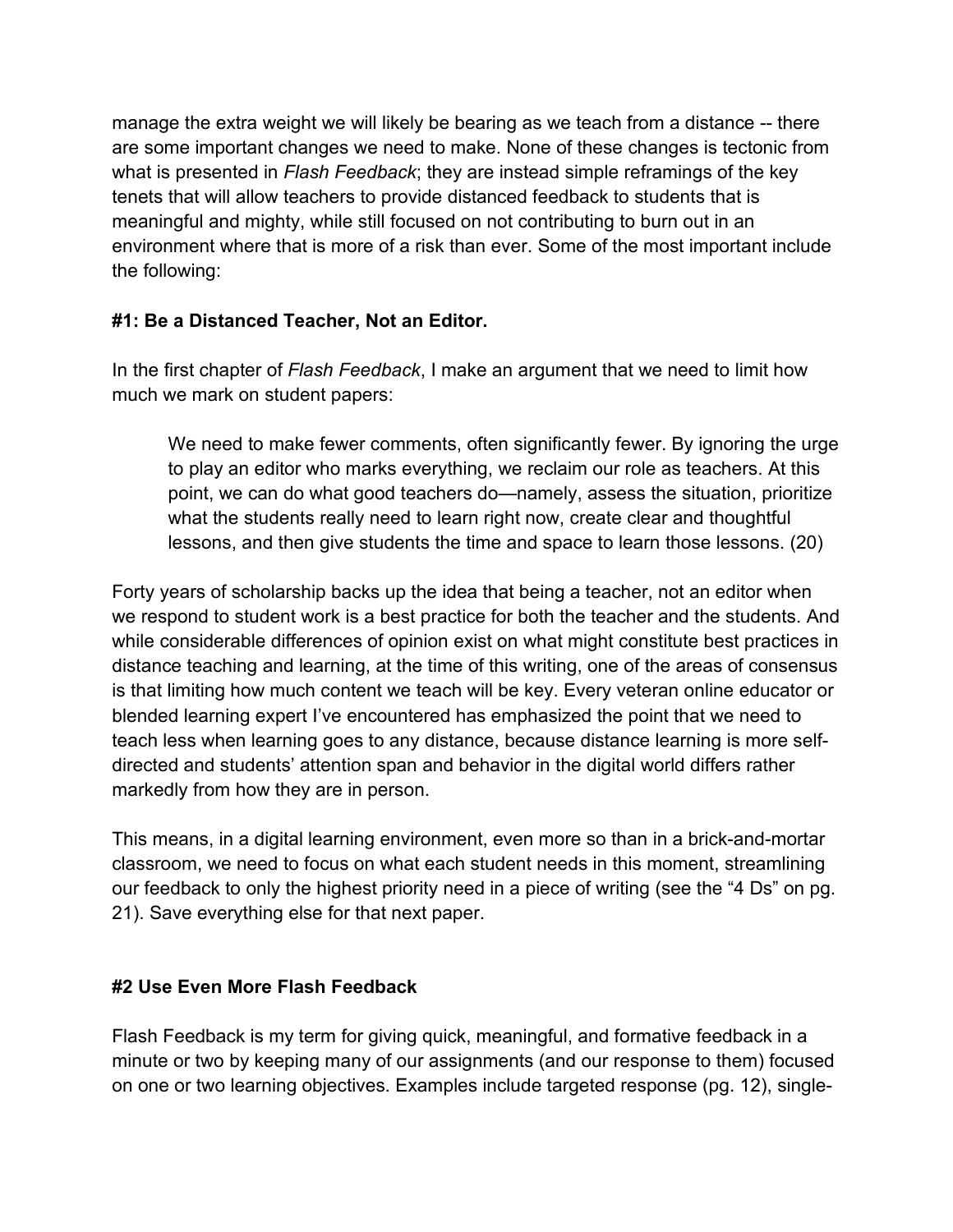point rubrics (pg. 28), assessing prewriting (pg. 41), whole-class teaches (pg. 43), and micro-conferences (pg. 44).

Flash Feedback is always a key part of my feedback strategy, but in the distanced learning environment it plays an even more prominent role. In the words of blended learning expert [Catlin Tucker,](https://catlintucker.com/2020/04/personalizing-feedback-online/) "In the absence of face-to-face classes, teachers can communicate they care about their students' progress by providing them with feedback on their work."

Without so many of the regular connections that happen in class, having a consistent serve-and-return of feedback between a student and their teacher can act as a potent reminder that someone is listening to and helping to guide them.

Further, Flash Feedback techniques can be used to build community and foster connection. For example, in the spring of 2020 when my students were feeling like they needed a small shot of something positive and meaningful, I asked them to all send me a short meme/TikTok/video/gif that never fails to make them happy. I responded to these with quick words of thanks, but my real feedback came over the next two weeks as I strategically sent out a handful each day through the whole class messenger with the title "Your Morning Smile." This affirmed each student's individual voice and choice and brought a little sunshine into pretty dark times, yet it took no more than a few seconds for me to do each morning.

### **#3: Be a Very Interested Reader**

On pages 36-37, I write the following about the distinction between an Interested Reader and a Detached Authority:

"I don't believe that there exists one golden number for the exact number of comments we should give to students. Any specific rule about what to respond to will inevitably work well for some students and not for others…[Instead,] we need to think about the student, context, and our role as teacher, and then pay attention to the needs of the student. The difference between being an Interested Reader and what I refer to as the Detached Authority is nuanced but hugely important when it comes to feedback. While both the Interested Reader and Detached Authority respond to student writing by pointing out problem areas, offering suggestions, giving praise, and so on, a Detached Authority comes in with a preconceived set of rules and focuses on enforcing those; an Interested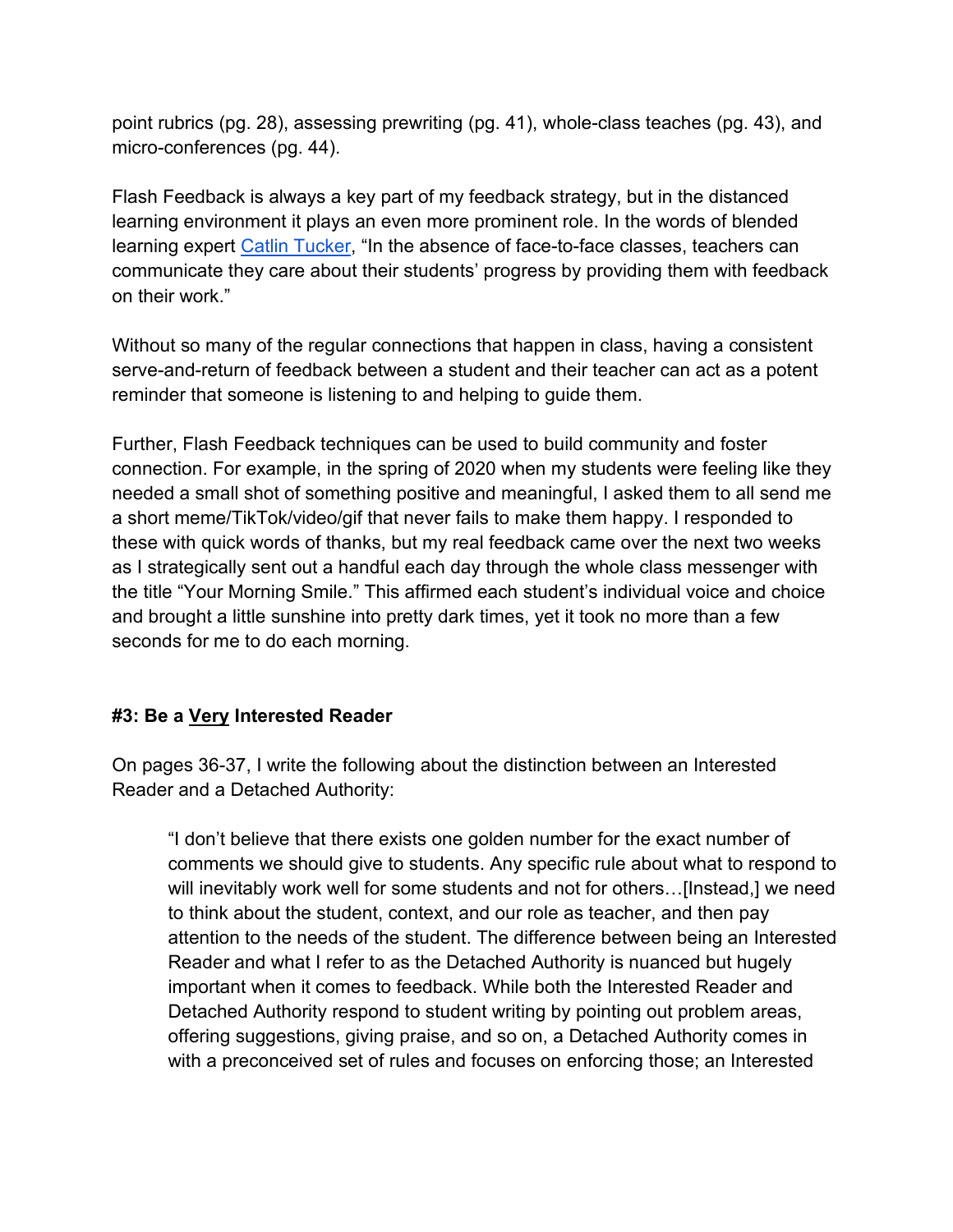Reader focuses instead on the writer sitting in front of him and determining what will best help that writer grow."

Being an Interested Reader, not a Detached Authority is more efficient because it means fewer comments; it is more effective because it allows us to be more personalized and agile. It also shows that we are not just reading students' work; we are really listening to them.

In the midst of a global pandemic, being personalized, agile, and listening to the students instead of following a preconceived set of rules, will be more important than ever because student needs and student conditions will likely be more varied than ever. Many students will likely be desperate for normalcy (some have already begged me for SAT prep, never mind the fact that there might not be a SAT this fall!); others will likely want to focus on processing our current moment; and many undoubtedly will be scared, bored, anxious, focused on activism, dealing with illness or threat of illness, and/or overwhelmed with additional responsibilities like taking care of loved ones or working extra hours to support their families.

Further, teachers' time will likely have greater demands on it too. Given the needs of both sides, it is all the more essential that no syllable of our feedback is wasted and that our resources are poured into only the spots with the highest return on investment. Taking the stance of a Very Interested Reader who responds to individual students instead of purely curricular goals will be key to doing that.

# **#4: Add More of Those Little Human Touches**

In chapter 4, I discuss how feedback is an ideal place to disrupt negative student beliefs like "Writing is scary," (pg. 95), "What value does this have?" (pg. 106), or "I'm not a writer," (pg. 112). I focus on these three beliefs for two reasons:

- 1. Those are the negative beliefs that I see over and over again sabotage student writing.
- 2. These negative beliefs are often born of poor feedback practices on the part of teachers. For a great many students, teachers are the only real audience their writing has ever had. If those students are scared or indifferent or lacking in confidence, there is a good chance that teacher feedback they've received before is at least somewhat to blame.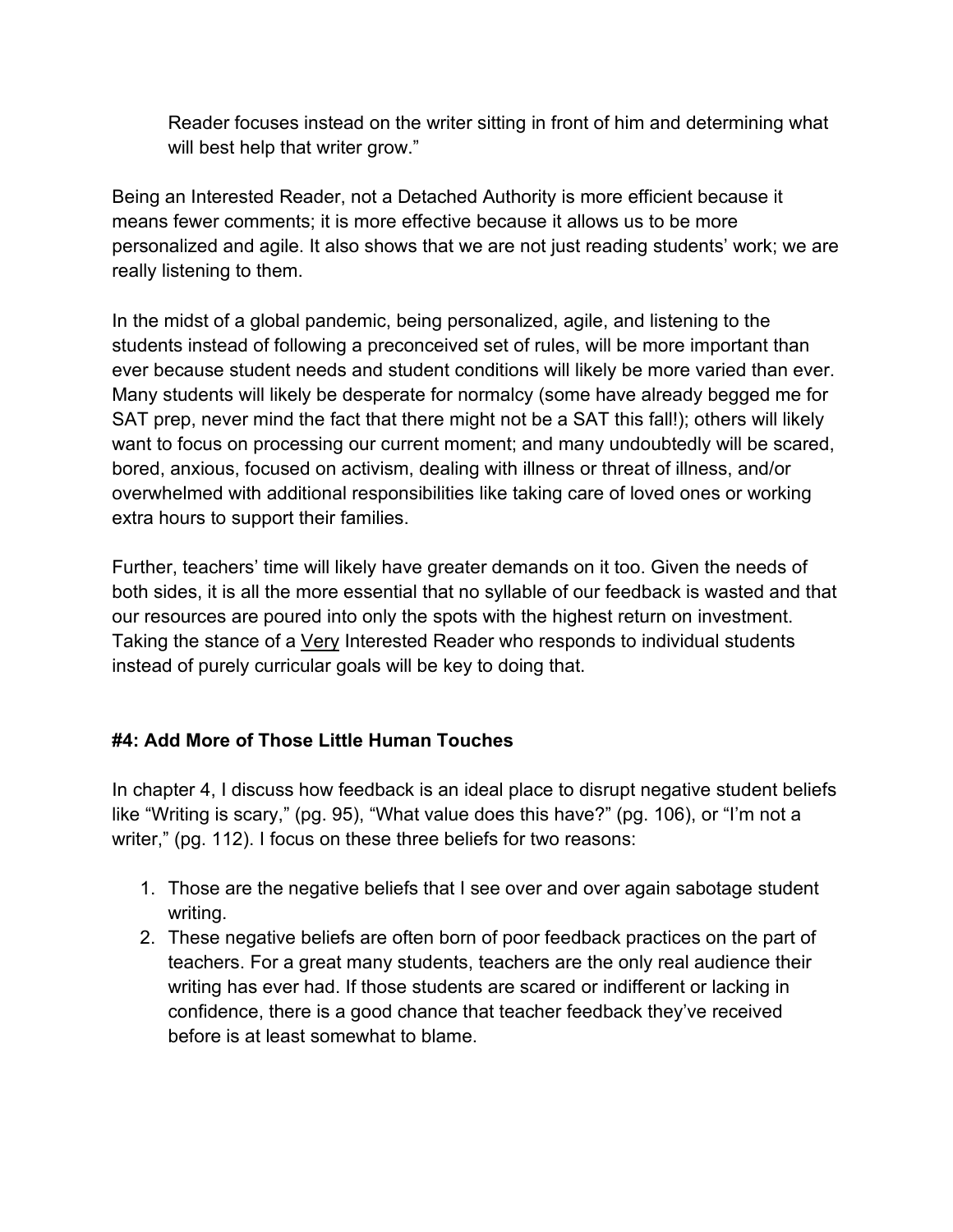During this school year, I expect those beliefs to be as problematic as they have always been, but I think we will likely also have to add another problematic belief:

### "*I don't feel like my teacher really cares about me.*"

Over the spring of 2020, I often heard a statement like this when I asked them how their other classes were going. Further, dozens of students said something like this to me unprompted, and often they said it about teachers about whom I've never heard that accusation leveled.

I think the reason for this sudden spike in students feeling that their teachers didn't care about them was largely a symptom of what I posed at the start: Distance learning often feels disconnected and lonely, so many students might feel that even well run classes were missing that crucial component of care.

In his book [The Culture Code,](https://www.amazon.com/Culture-Code-Secrets-Highly-Successful/dp/0525492461) Danny Coyle recounts a study that found that people were 422% more likely to let a stranger borrow their phone if the stranger prefaced the request by saying "I'm so sorry about the rain," versus a control who just asked to use the phone. At first this short, stilted comment seems like a strange candidate to prompt such a major shift in behavior. However, the researchers theorized that even this comment was enough to signal a relationship, and that changed everything about how the strangers' brains approached the situation.

The wise intervention (see wise interventions on pg. 94 of *Flash Feedback*) of taking small moments to signal a relationship will be crucial to disrupting student narratives about teachers not caring—narratives that could cause serious damage to our students' learning and emotional well-being if left unchecked. Further, like most wise interventions, if done well, the time investment needed to do this can be minimal. My favorite intervention for doing this is using audio and video feedback tools as a part of my feedback arsenal when I provide comprehensive feedback (pg. 47 in *Flash Feedback*). I found last spring that coming in at the moment where teachers often cast judgment (in their feedback) with a personal audio/video note was enough to remind students that I was still there and still cared. In terms of doing this, I had particular success with [Screencastify](https://www.screencastify.com/) and [Mote,](https://chrome.google.com/webstore/detail/mote-voice-notes-feedback/ajphlblkfpppdpkgokiejbjfohfohhmk?hl=en-US) both Google Plug-ins, which allow the teacher to embed audio responses right into student papers without ever leaving the Classroom page.

### **#5: Get the Students Doing Even More of the Work**